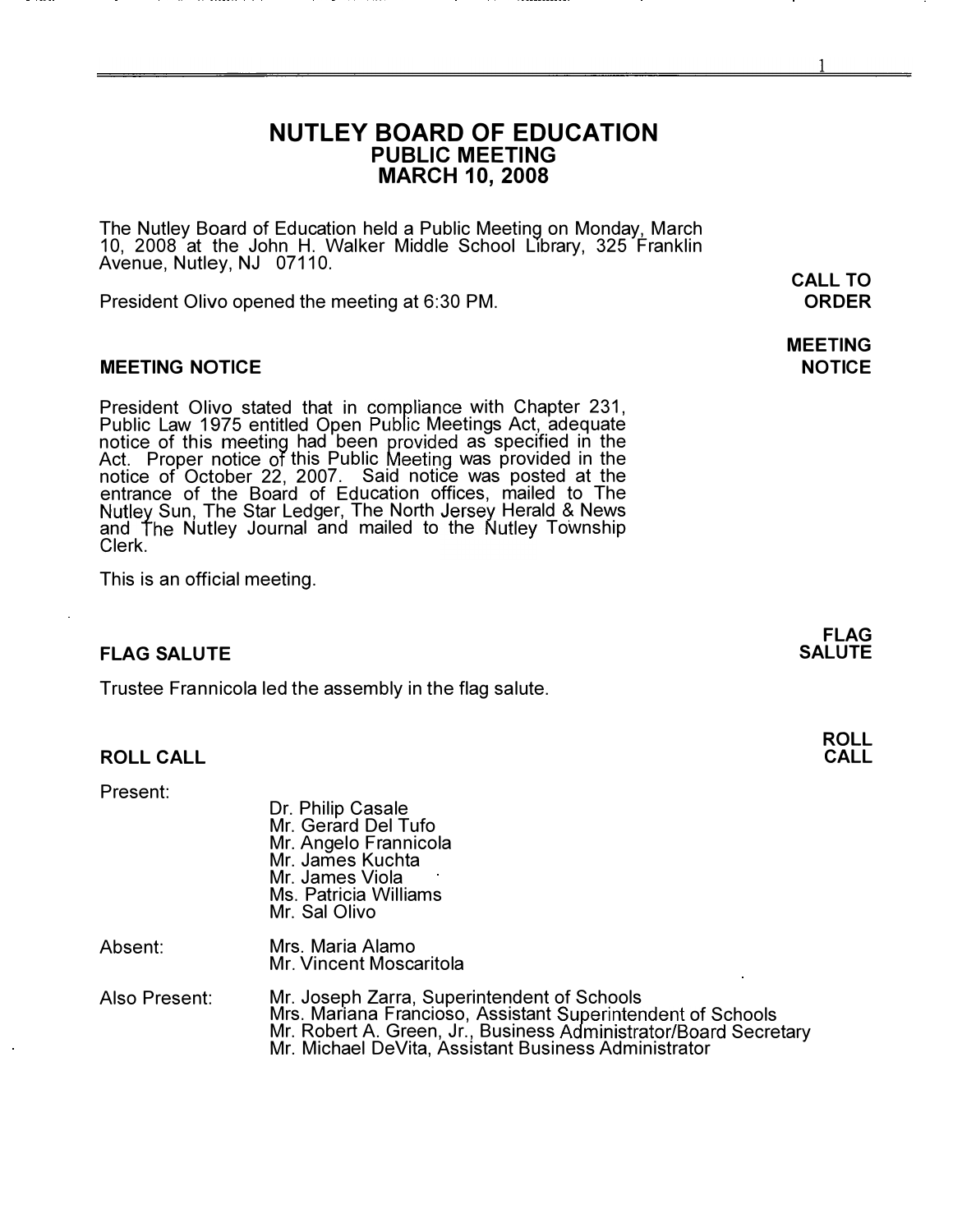# MOTION TO ADJOURN TO EXECUTIVE SESSION

At 6:35 PM Trustee Williams moved and Trustee Viola seconded the following resolution:

WHEREAS, the Board of Education will be discussing matters exempt from public discussion pursuant to N.J.S.A. 10:4-12,

NOW, THEREFORE, BE IT RESOLVED that the Board of Education recess to closed executive session at this time to discuss the following:

- 1. Update on Tri-Tech Litigation
- 2. Tentative Negotiations Settlements

BE IT FURTHER RESOLVED that the results of the discussions will be made public by inclusion on the agenda of a subsequent meeting of the Board of Education or when the reasons for discussing such matters in closed session no longer exist.

The motion was unanimously approved by voice vote.

#### RECONVENE MEETING

At 8:00 PM Trustee Del Tufo moved, Trustee Williams seconded, and the Board unanimously approved by voice vote a motion to reconvene the public meeting.

### ROLL CALL

Present: Also Present: Mrs. Maria Alamo Dr. Philip T. Casale Mr. Gerard Del Tufo Mr. Angelo Frannicola Mr. James Kuchta Mr. Vincent Moscaritola Mr. James Viola Ms. Patricia Williams Mr. Sal Olivo Mr. Joseph Zarra, Superintendent of Schools Mrs. Mariana Francioso, Assistant Superintendent of Schools Mr. Robert A. Green, Jr., Business Administrator/Board Secretary Mr. Michael DeVita, Assistant to the Business Administrator

## FLAG SALUTE

Trustee Williams led the assembly in the flag salute.

#### EXECUTIVE **SESSION**

RECONVENE

ROLL CALL

FLAG SALUTE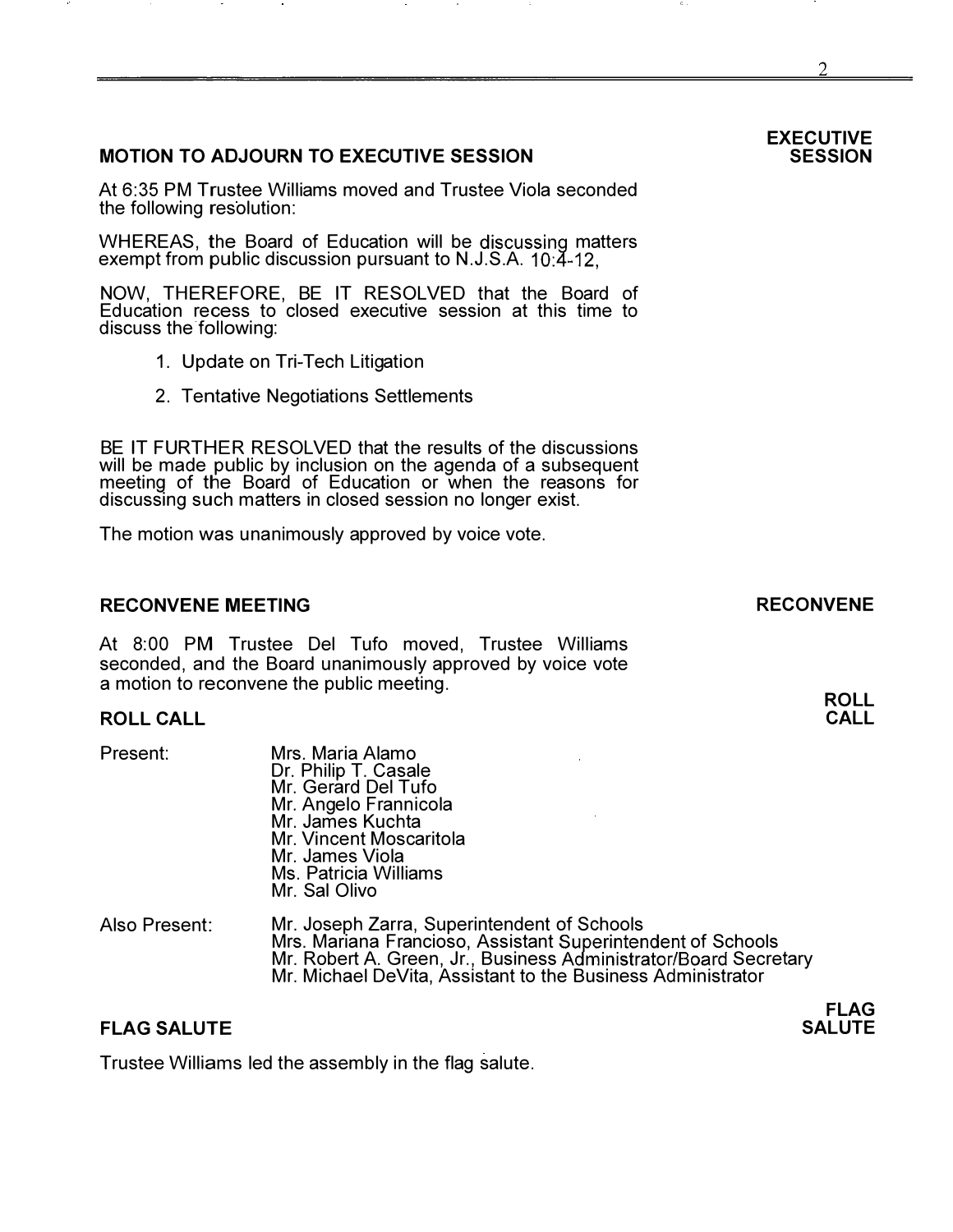#### **Committee Reports**

| <b>Trustee Del Tufo</b> | $\overline{\phantom{a}}$ | <b>Facilities Committee</b>     |
|-------------------------|--------------------------|---------------------------------|
| <b>Trustee Casale</b>   | $\overline{\phantom{0}}$ | <b>Finance/Budget Committee</b> |

Trustee Casale requested to allow the public to address the Board. No Board Members raised opposition.

Trustee Williams - Policy Committee

#### Other Items of Concern

Resident Mike Riccioni addresses the Board and appealed to the Board to change the budget, specifically removing the Oval lights.

Trustee Viola responded stating all previous funds spent on the Oval Project Reconditioning has been with donated or grant funds.

The forum became an open and amicable discussion between the public and the Board.

Resident Jerry Parisi addressed the Board and stated he did not support the Oval lights at the current time. He also asked if the funds were not spent on Oval lights could they be spent on an English teacher.

Resident Neil Henning addressed the Board and stated the Oval lights represent excess spending in the budget. He asked the Board to show restraint and not use the funds for the Oval lights.

Resident Ken Reilly asked various questions on the Budget, specifically on the budget for energy.

Resident John Haligan stressed the importance of academic items in a budget rather than Oval lights.

Mr. Zarra stated that there are many academic programs being addressed such as new teaching staff, technology, an autism program along with many capital projects. Many other programs such as an advanced placement testing, various classes, clubs and activities have been added. He also stated that the District has grown drastically in the past few years with the support of the Board and community and each day the importance of academics are stressed.

He summarized by stating children are first and the District attempts to be better everyday.

Resident Luisa Frey Gainor stated that the budget must be marketed properly and volunteered to assist the volunteered to Superintendent.